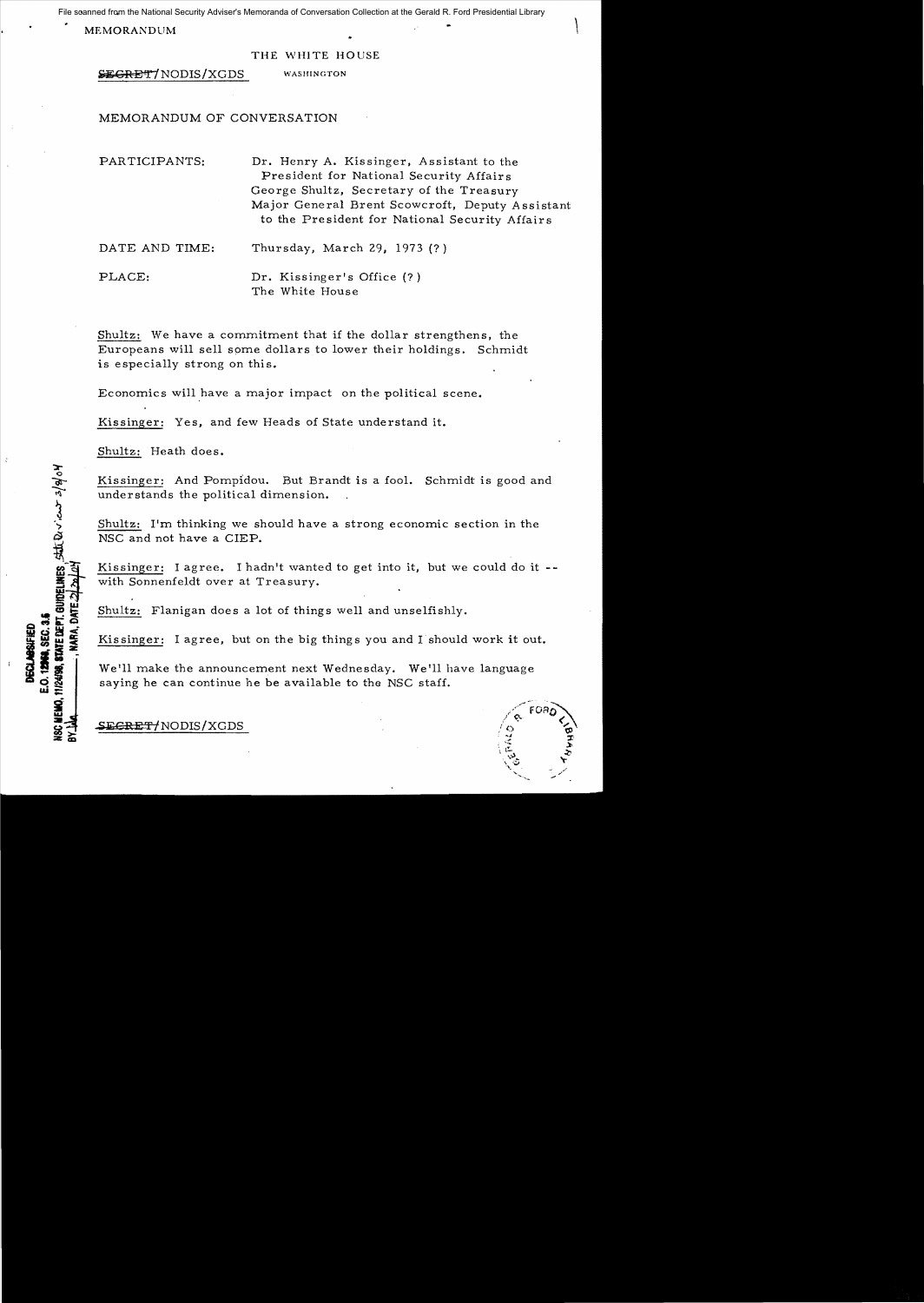#### $\overline{\text{SEERB}}$   $\overline{\text{F}}$   $\overline{\text{NODIS}}$   $\overline{\text{XGDS}}$   $\overline{\text{S}}$   $\overline{\text{F}}$   $\overline{\text{S}}$   $\overline{\text{F}}$   $\overline{\text{F}}$   $\overline{\text{S}}$   $\overline{\text{F}}$   $\overline{\text{S}}$   $\overline{\text{F}}$   $\overline{\text{F}}$   $\overline{\text{S}}$   $\overline{\text{S}}$   $\overline{\text{S}}$   $\overline{\text{S}}$   $\overline{\text{S}}$   $\overline{\text$

Shultz: He will be heavily involved in East-West trade, almost exclusively at first.

It'll be hard to abolish ClEP.

What about MFN?

Kissinger: There is a State proposal for a secret deal for 36, 000 emigrants, for MFN. How could Jackson and his people withdraw their amendment without any explanation?

Anyway, I can't imagine State being able to manage it. You or I might.

The U. S. attitude is inexcusable -- emigration policy is none of our business.

Shultz: Rogers' proposal borders on the silly.

Kissinger: The Jews won't accept any firm upper limit. And you can imagine Brezhnev's reaction.

We have three options:

-- Put it in the general bill.

Put it in a Soviet bill.

-- Follow the Javits route.

Shultz: Which Mills will oppose. The Soviets have done a lot.

Kissinger: But they can always revoke what they have done.

Shultz: Can't we have something that the President could announce with respect to non-market economjes that the President could grant MFN when it's in the national interest?

Kissinger: This is very important to the Soviets.

Shultz: Yes. Most Congressmen think I made a deal. They don't unde r stand.

## -SE<del>CRETY</del> NODIS/XGDS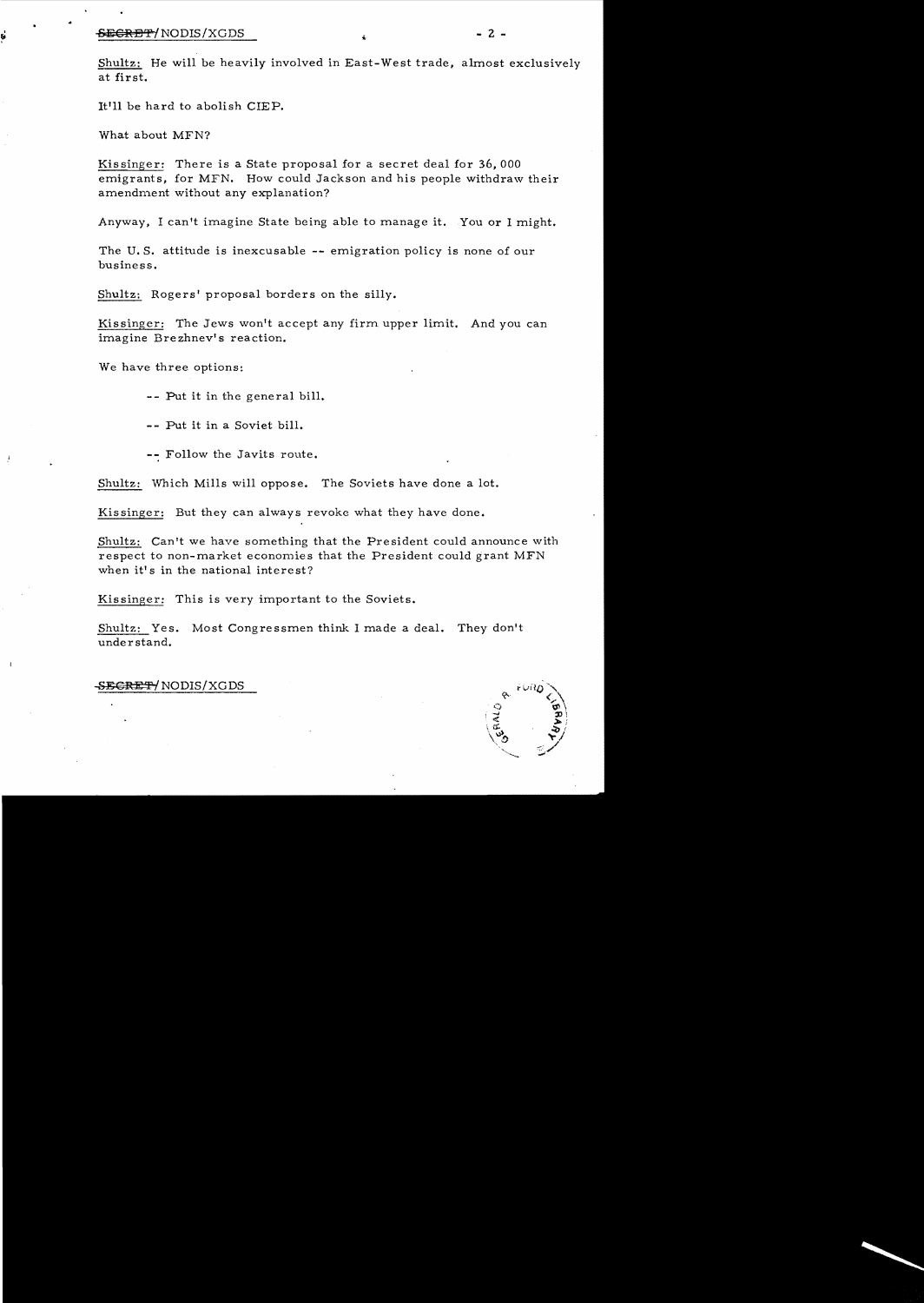### $\overline{\text{SEGRBF}}$ /NODIS/XGDS  $^+$   $^-$  3 -

Javits is delighted. How well he can be trusted to carry the ball, I don't know.

Within the framework of the trade bill, we don't have time before the visit to get anything done.

Kissinger: My instinct is to put it in a general or Soviet bill and fight.

Shultz: In a trade bill, it couldn't be passed before October.

Kissinger: My first inclination was a separate bill, but if Jackson is in the trade bill, what is the difference?

Shultz: Why not put in the trade bill, but with a clause about the President's determination?

Kissinger: It couldn't be done if the determination contained specific language about emigration policy. The Chinese would never accept on that basis.

Shultz: The Javits formula is attractive, but it won't get past Mills.

Kissinger: I like the Javits formula.

Shultz: Maybe keep it in the trade bill. There's not much chance. Mills thinks MFN is a Congressional right. They can give it to the President, but not give it or take it back.

Shultz: Javits is good because it doesn't require a vote. I described all these in detail, so you will know what is going on when one of them appears.

If it's in the trade bill, it would say the President can grant it with a determination that it is in the national interest.

Kissinger: How about a separate bill?

Shultz: The only way to get it by the time of the visit would be a separate bill. It could still be in the trade bill. If Congress wanted to support the President, a separate bill would be easy.

Kissinger: But that isn't the case.

&E<del>CRET</del>/NODIS/XGDS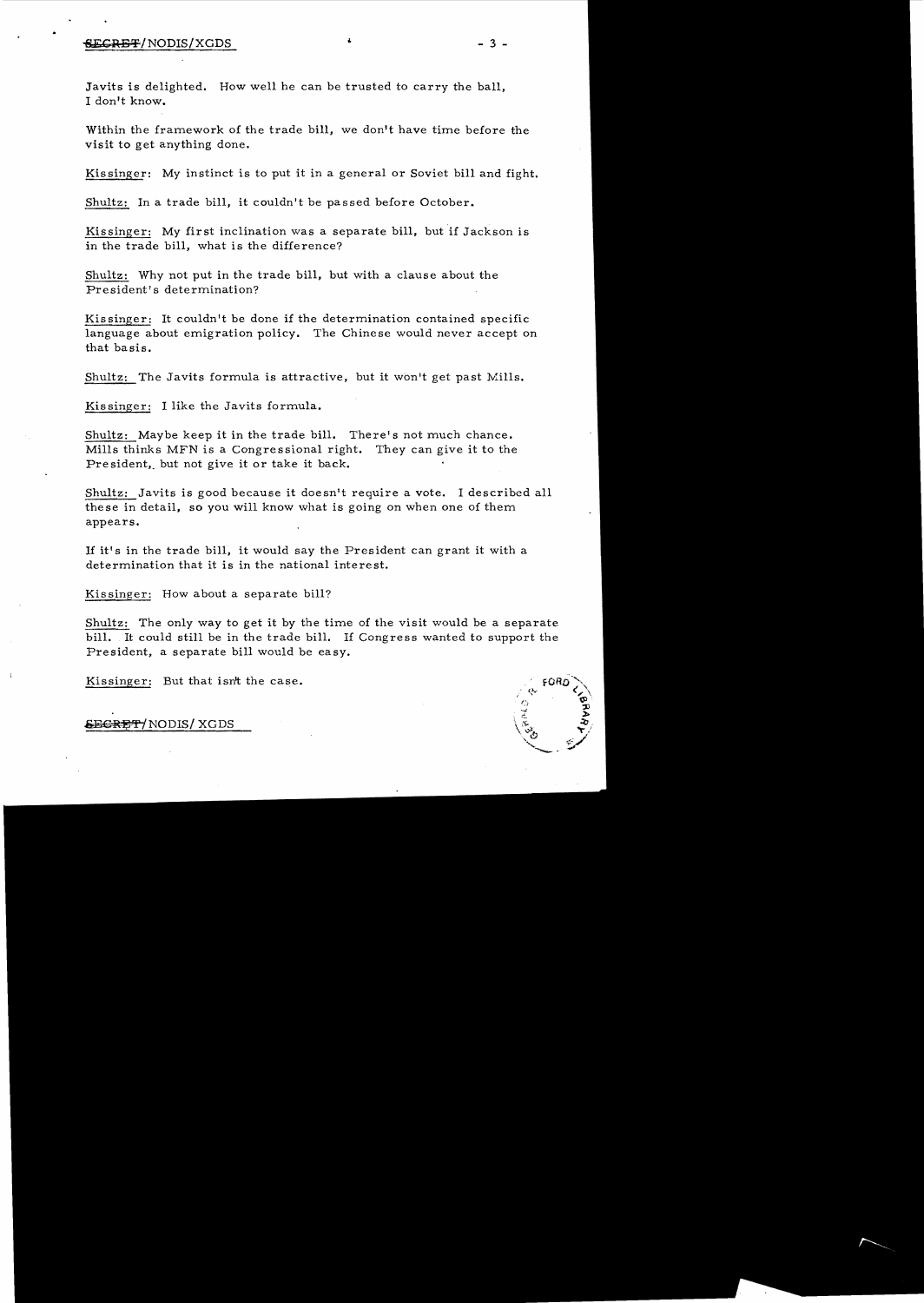Shultz: The climate is bad for everything.

Kissinger: They said it would improve after Vietnam.

Shultz: It has never been worse!

# SECRET/NODIS/XGDS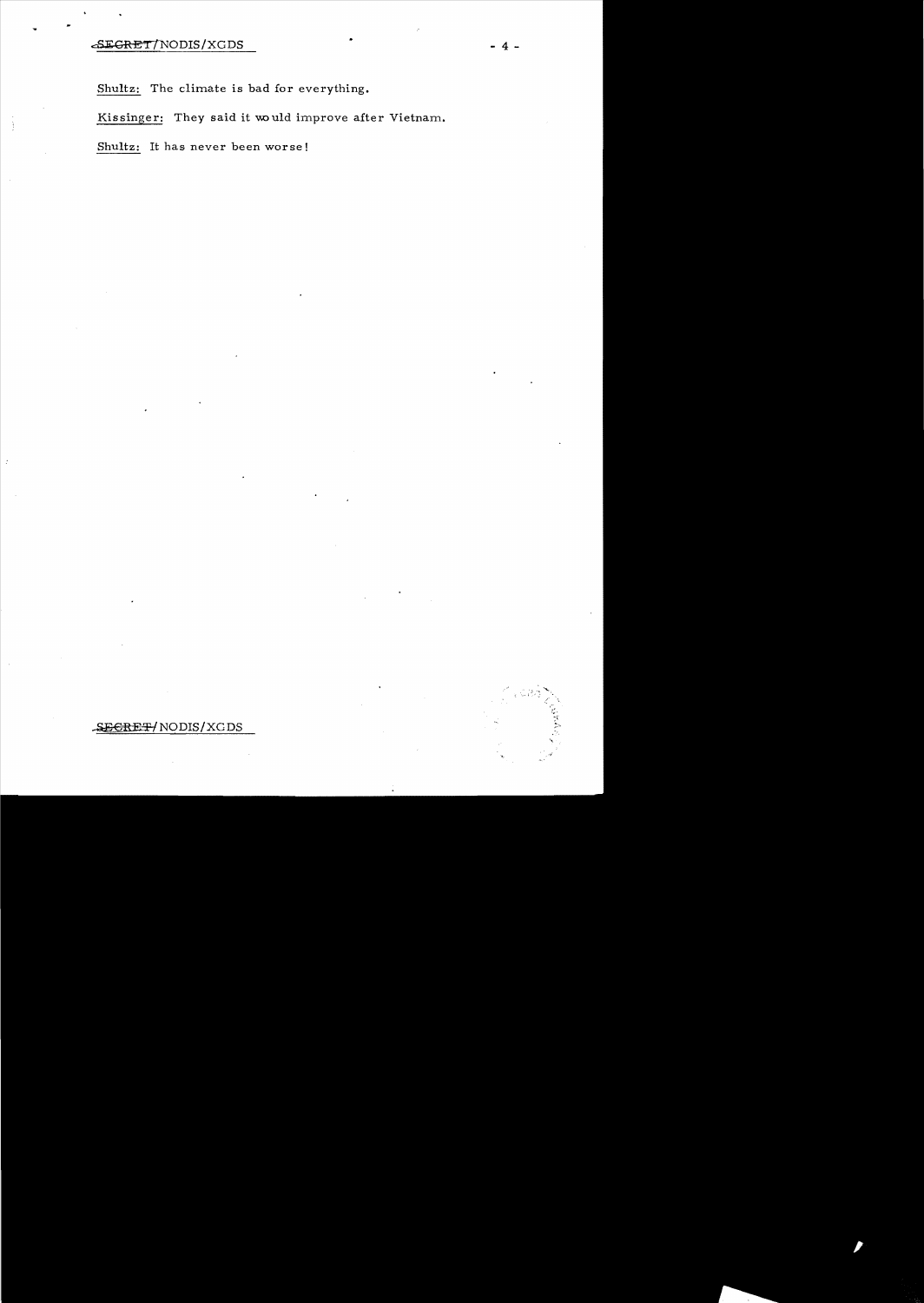$9$  s and  $5$ HAR-Shoultz With sort of Eathy V 20 MM 73  $\nu$  21 MM 73 2  $\sqrt{N}$  +  $\sqrt{V}$ Europhone will sell from dollars to lower their butchings, Schmidteppecially streety richies SE commis will have a myer my act on pactitud  $4$ K - yest fun dunks state undertand it K and Porrepadement Bett Bernardt ing a faol, Schumb is good & inclustants a political. Si I'm thinking we should have a strong lan <u>section 'm NSC + drot humalit P.</u> K I agree, I had not connected to get anot it, fort we comed dont-w/spannfeldtament Fragen, 5 Floring m dres a let of things well + somewhatig. K Communement supt Wed, Language sagery hi 5- He will be heavily mivales in E-W trade, about expelminally at fruit. S. Hank & apphon CIEP VitNitation 21 K State proposal for sout deal for 36000 emigrants for MFIN or/a explomation? Anyway, I consit unagene state being delet monage it US attitude is inexperiently enough this poly is mon from business. S Royers proposed boules on a sublyingum dinit.

E.O. 12058, SEC. 3.5<br>NSC MEMO, 11224108, STATE DEPT. GUIDELINES State by Co. 3/8/04<br>BY LAG MARA DATE 3/30/04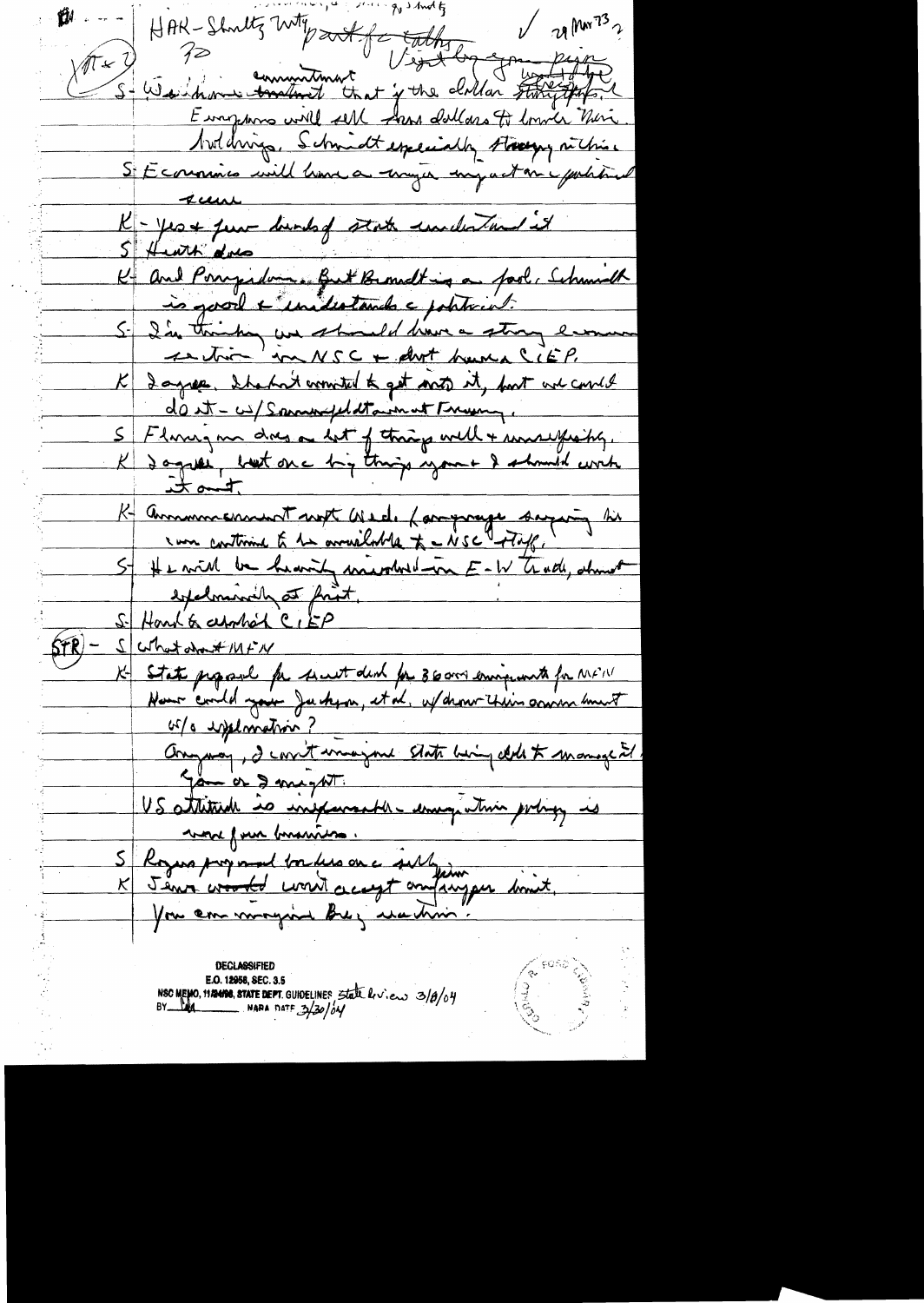C-We have I getime! Put it inc gent fill Put it in Ser fil<br>Follow - Jants and 5-welin Donils spore USSR has done a lot But they can diving work what they have love St Can't we have something that has thought anyone w) respect to know- window the town that pass could great rave ne which is a moth interest Re This is when my stant to USB S Je Nort Congression Thick I want a dret. They don't implement Janto is delighted. Have well be can be harded Bcany c faith delvert man W/in promocule of trace hill, are closed been bill one papit Jackson c Juns. S Intradictivit, condition the japanel before Oct R First individuale vos a segonants bill int S to composit put in trade will but well clause about Pres determination. K Condait la donc if determination contained Azupi longuage about Emigration porting Chris's comment never accept on that boosis S Jants family is attending but it won't get part trails Ibite James parader<br>Inight keep it in trade till, het surch<br>Chance of selling holds livels there severe